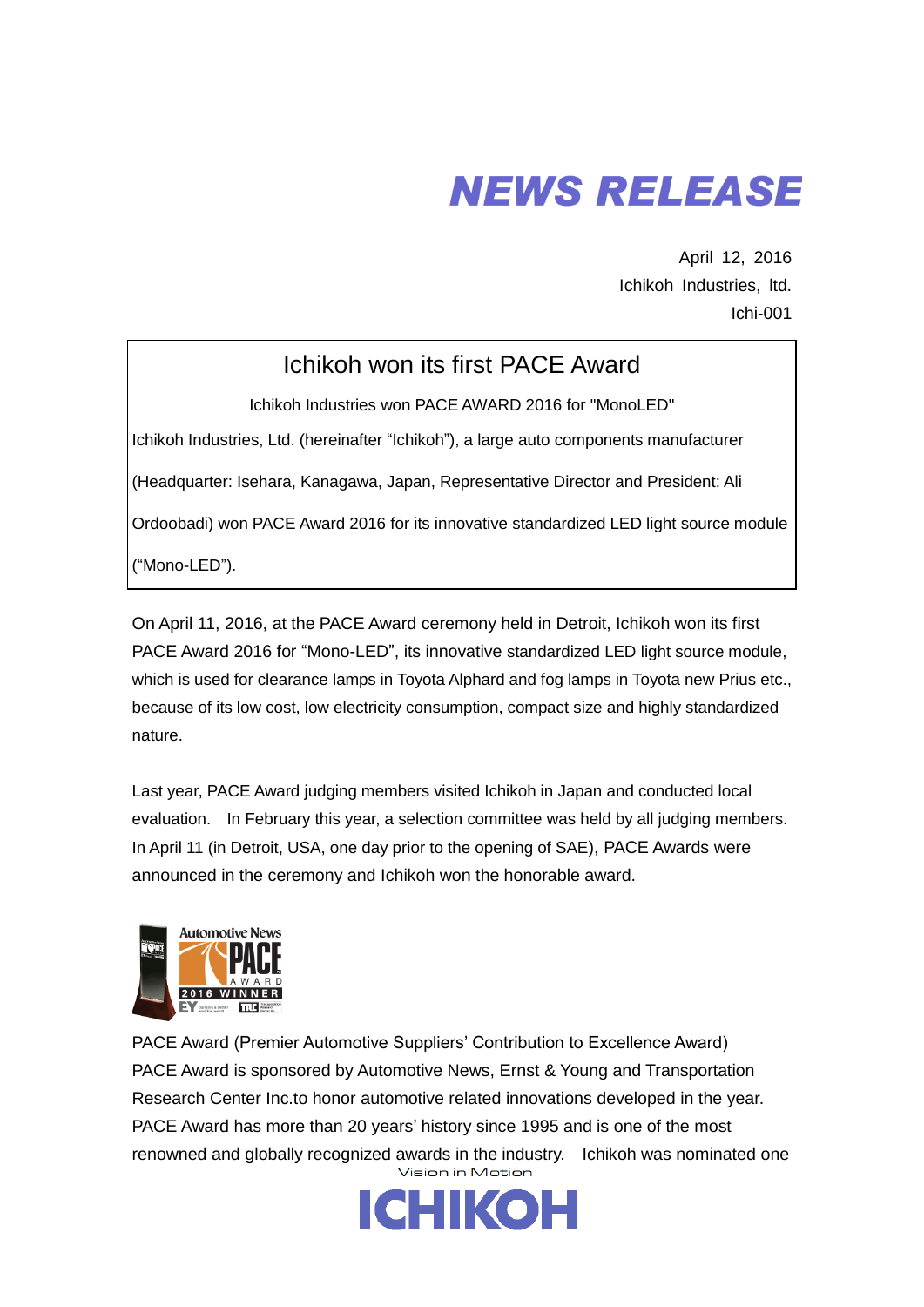of the finalists in PACE Award in 2012 for Reflector LED Headlamp adopted in Nissan LEAF.

### (Reference)

Since its establishment in 1903, as a manufacturer specialized in car lamps and mirrors, Ichikoh Industries, Ltd. has provided products to all auto manufactures in Japan, including Toyota and Nissan, and leading auto makers in overseas. In its long history, the company equipped the first-generation Datsun headlamp (Nissan) in 1932, and has actively developed its own products: the Japan's first projector headlamp, the world's first power mirror, the mercury-free HID headlamp and the LED which is attracting attention as the next generation light source. By these product developments, the company has today a large market share of headlamps 12%, rear lamps 22% and mirror 10% (2015 result).